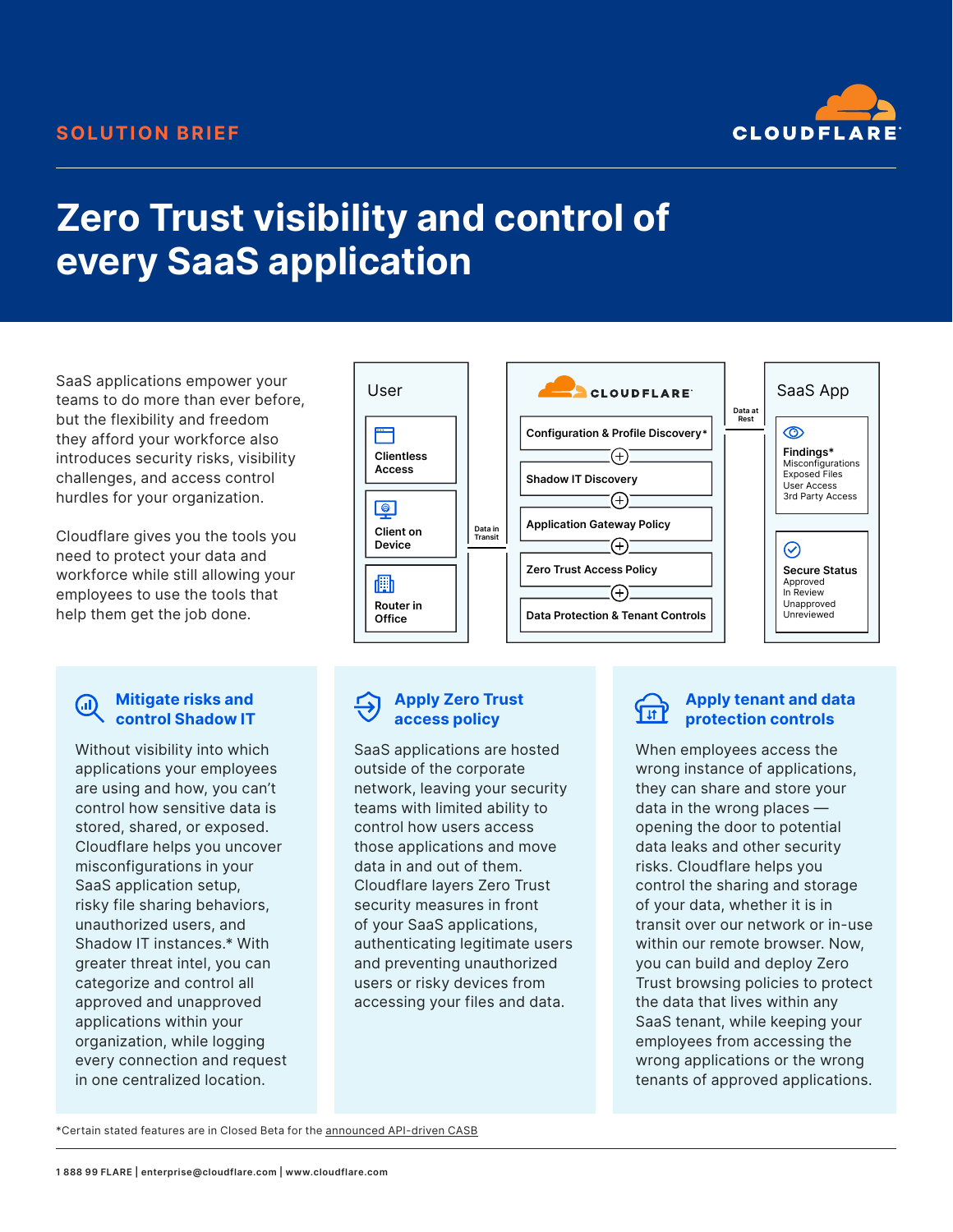

# **Mitigate risks and control Shadow IT**

#### **Evaluate the applications your employees use**

When your IT team can't see the applications your employees are using, they can't control what happens to the data within those applications. Cloudflare aggregates and automatically categorizes all HTTP requests in our activity log by application type. From there, you can set the status and track the usage of both approved and unapproved apps across your organization.

#### **Log every connection and request**

Cloudflare helps minimize the risks introduced to your organization when employees access unsanctioned applications or use unmanaged devices to access sensitive information. Every connection and request is logged in one central location, so you can see which applications are in use and what actions users are taking within them. Administrators also have the ability to block and allow requests to SaaS applications, preventing users from bypassing important security controls and gaining unauthorized access.

#### **Continuously monitor SaaS applications for vulnerabilities\***

To protect the sensitive data within your managed applications, your IT team needs expanded visibility into how those applications are set up and used by each employee. Through API integrations, Cloudflare scans your SaaS applications to detect misconfigurations, exposed files, and suspicious activities. By continously analyzing data at rest in the cloud, you can mitgate data exfiltration and be more compliant with security best practices.



\*Certain stated features are in Closed Beta for the [announced API-driven CASB](https://blog.cloudflare.com/cloudflare-zero-trust-casb/)

- Automatically track which applications have already been secured by **Cloudflare**
- Retain logs for up to 6 months in Cloudflare's network
- Push logs to one or more of your cloud log storage and SIEM services
- Detect application misconfigurations within minutes\*
- Continously monitor for exposed files and suspicious activity\*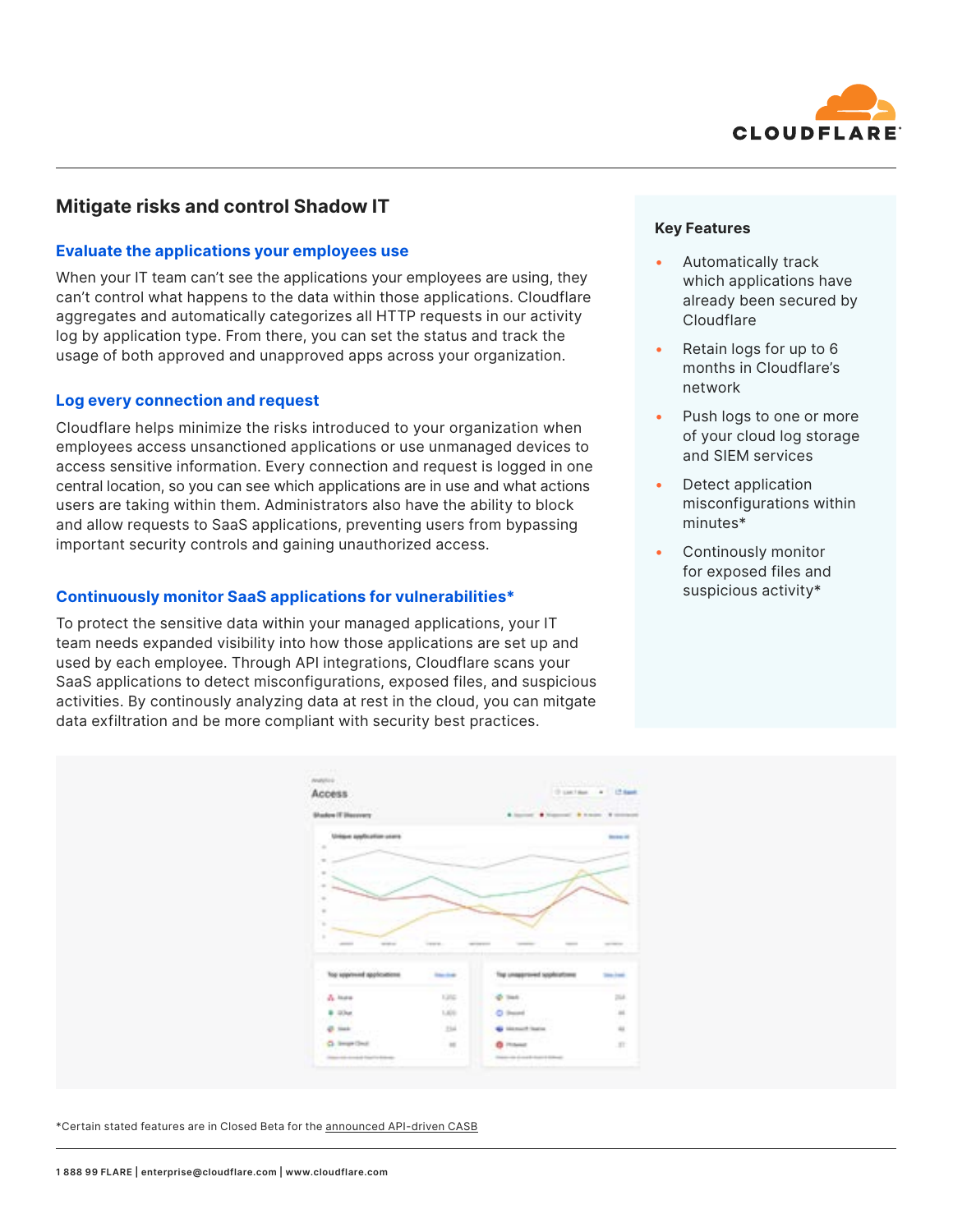

# **Apply Zero Trust access policy to your SaaS applications**

### **Provide secure SaaS access through Cloudflare's identity proxy**

SaaS applications are hosted by third parties and often managed by business units, which means your IT team often has little say over how users access those applications. Cloudflare sits between your identity provider and your SaaS applications, enabling you to build and apply identity-aware, contextdriven Zero Trust rules to the login process — all without disrupting the end-user experience.

### **Determine application permissions for user devices**

Your IT department needs granular control over the way corporate-managed devices log in to SaaS applications. Cloudflare inserts Zero Trust rules into the single sign-on process for all applications that support SAML authentication. Users first authenticate with their identity provider; then, Cloudflare checks the request against device posture and location before authorizing access to any SaaS app -- with flexible session management for continuous verification. Co

#### **Key Features**

- Integrate multiple identity providers or multiple instances of the same provider
- Verify user identity with per-app rules (e.g. MFA requires hard key)
- Verify device posture with per-app rules (e.g. SWG policy enforced, EPP installed, mTLS certificate, disk encryption enabled) and location
- Cloudflare's app launcher portal allows users to see and access all of their approved SaaS applications

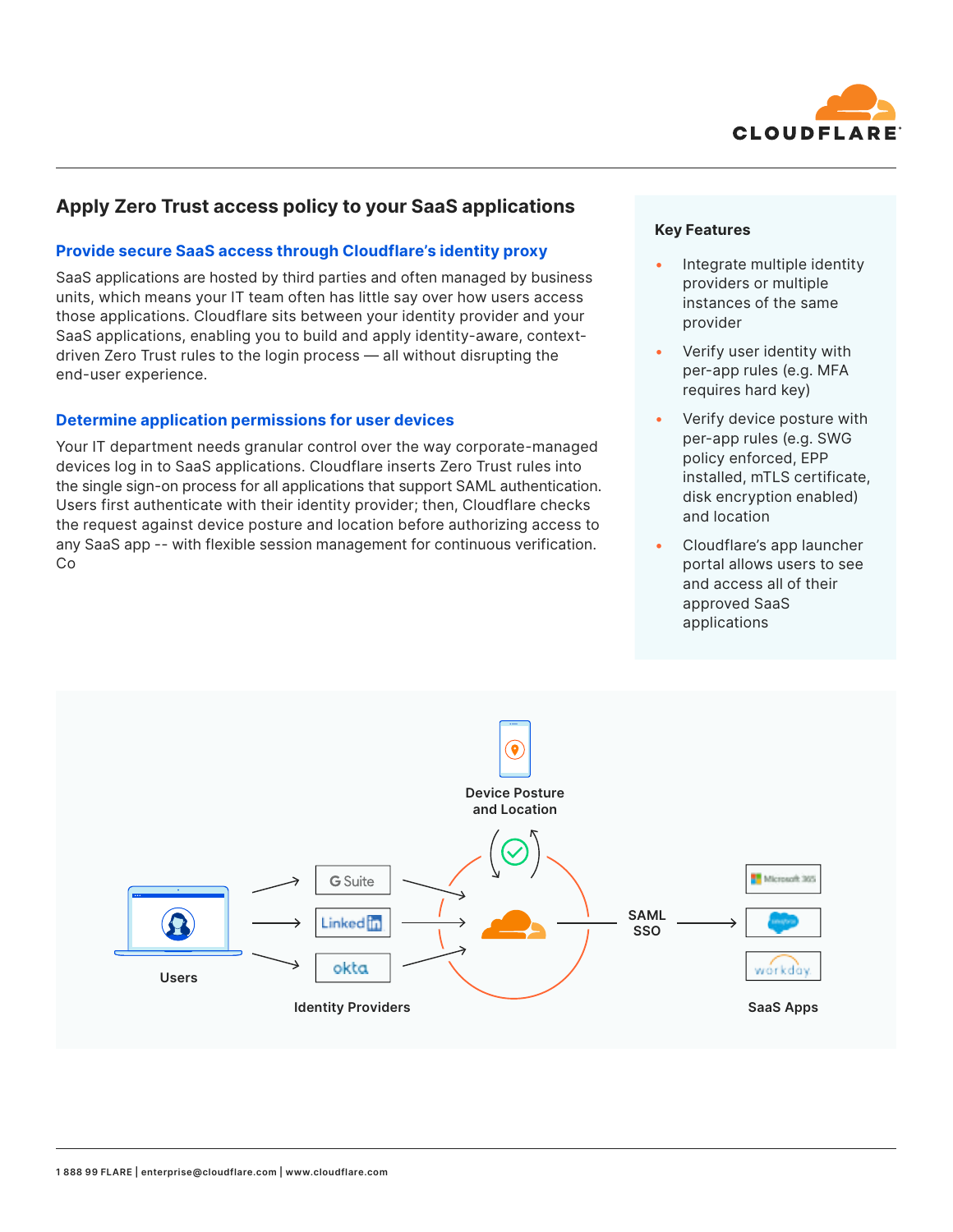

# **Apply tenant and data protection controls to any SaaS application**

#### **Restrict access to non-corporate instances of applications**

Cloudflare enables tenant control through HTTP gateway policies, which can be configured to prevent users from accessing consumer versions of applications. Instead of enforcing these policies using on-premise proxy servers via corporate VPNs, Cloudflare filters and inspects all traffic and requests through a vast global network of data centers — so your users never experience increased latency or degraded performance.

#### **Prevent corporate data from leaving your tenants**

Cloudflare makes it easy to build and deploy Zero Trust browsing policies to control and protect the data that lives within your web-based applications. All application code is executed in a secure headless browser running remotely across our massive global network, rather than endpoint devices, so sensitive data is shielded from compromised or untrusted devices and zero-day threats. And administrators retain control over how users access and share that data, so you can minimize the risk of accidental data loss or more significant data breaches.

#### **Key Features**

- Allow or block browser behaviors based on multiple criteria, including application, application type, hostname, user identity, and security risk
- Control user actions within the browser: download, upload, copy-paste, keyboard input, and printing functionalities